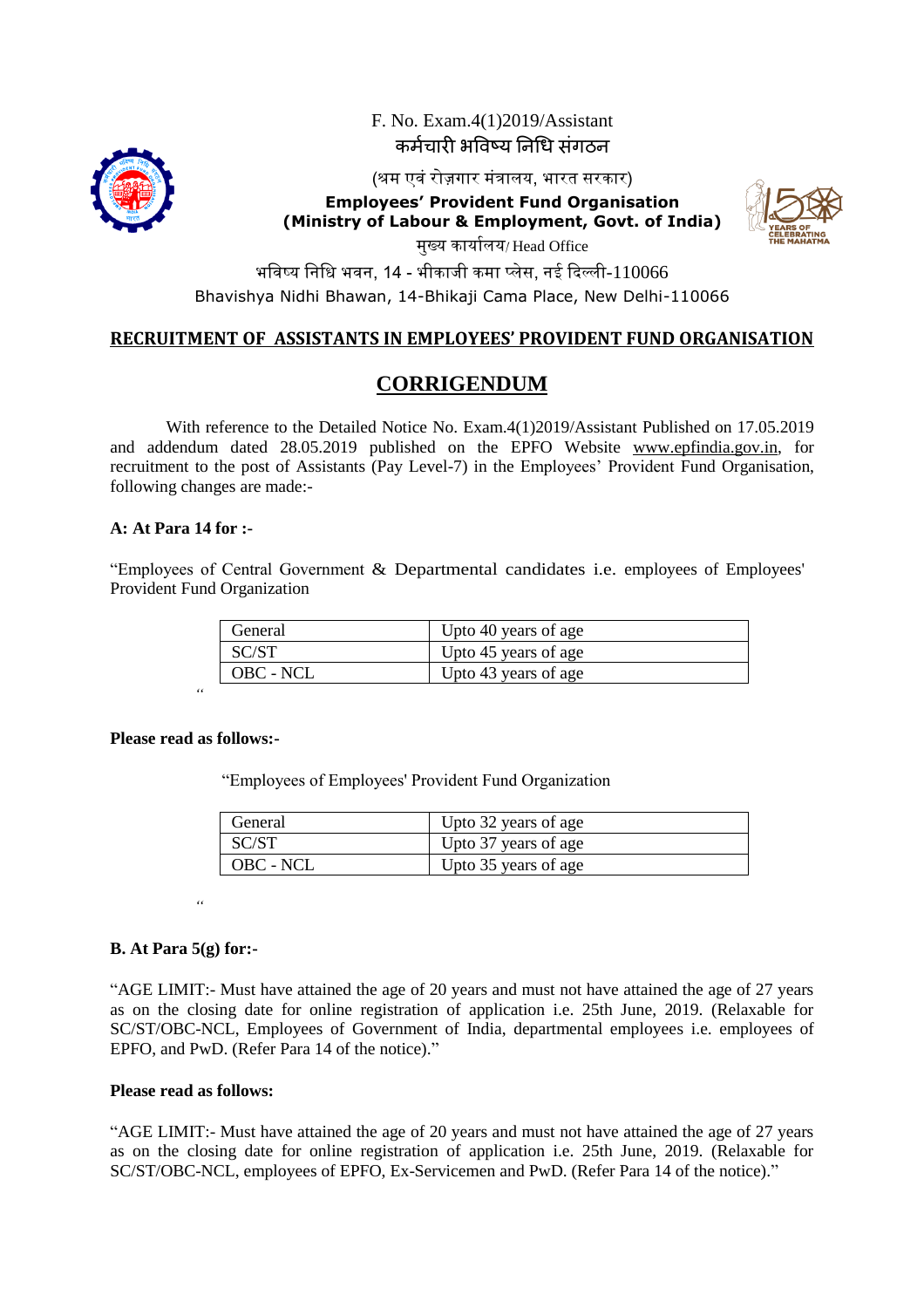#### **C: At Para 9(c) for:-**

"Departmental employees i.e EPFO Employees/Government Servants claiming age relaxation shall have to produce a certificate in the prescribed format Annexed at 'II' from their office in respect of the length of continuous service which should be not less than three years in the immediate period preceding the closing date for receipt of application. They should continue to have the status of EPFO Employee/Government Servants till the time of appointment, in the event of their selection."

#### **Please read as follows:-**

"EPFO Employees claiming age relaxation shall have to produce a certificate in the prescribed format Annexed at 'II' from their office in respect of the length of continuous service which should be not less than three years in the immediate period preceding the closing date for receipt of application. They should continue to have the status of EPFO Employee till the time of appointment, in the event of their selection."

In addition, it is informed that other Paras and Annexures of the "Notice" may be considered as updated as per the above changes.

All other terms and conditions of the Notice No. Exam.4(1)2019/Assistant Published on 17.05.2019 and addendum dated 28.05.2019 published on the EPFO Website [www.epfindia.gov.in](http://www.epfindia.gov.in/) including closing date of online registration of applications will remain unchanged.

Those ineligible applicants i.e. Employees of Central Government & Departmental candidates i.e employees of Employees' Provident Fund Organization, who have already applied as per the earlier instructions will get their fees refunded.

Regional P.F. Commissioner-I (Exam) Date: 11.06.2019 Employees" Provident Fund Organisation